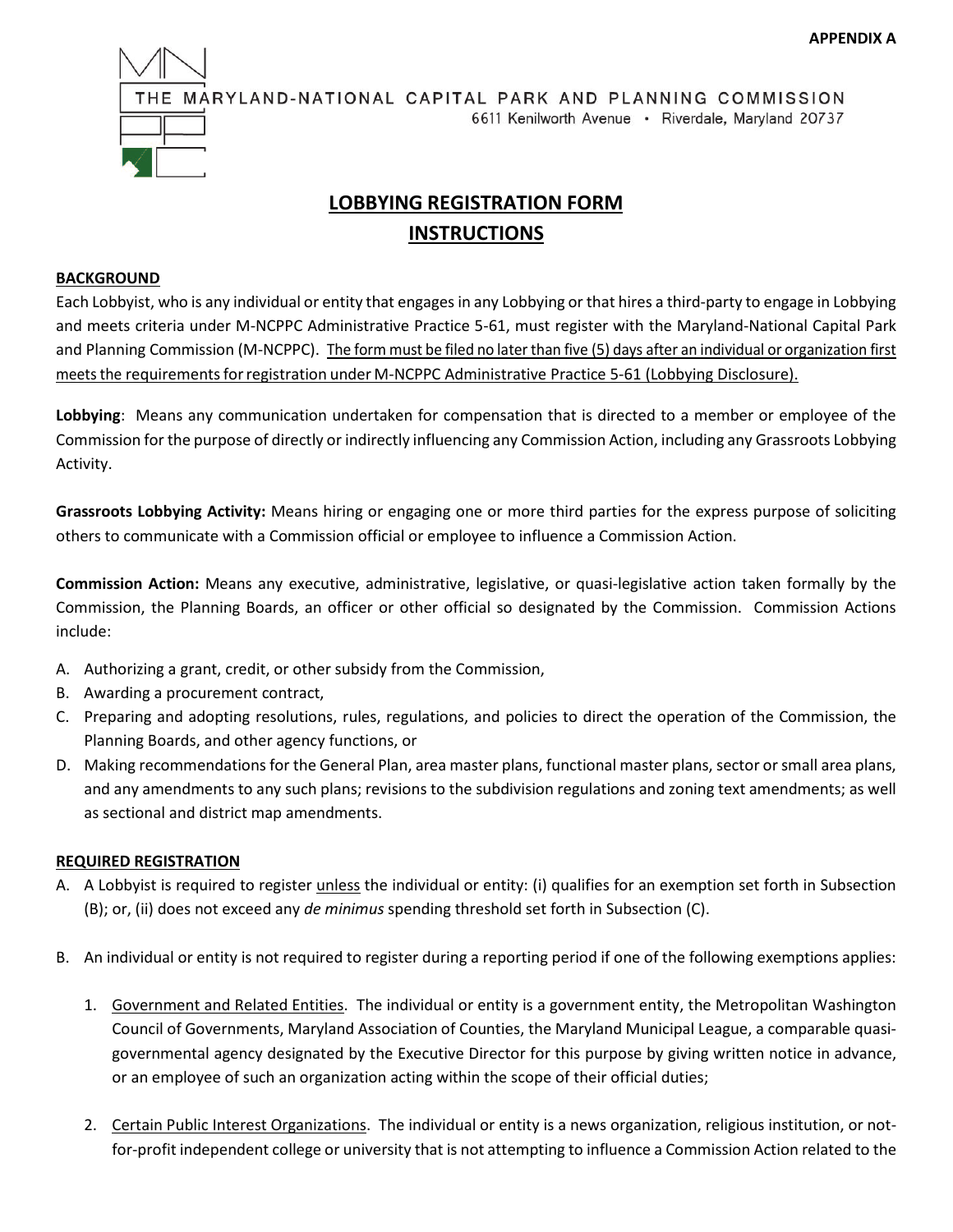regulation of its property or interests related to its property, or an employee of such an organization acting within the scope of their official duties;

- 3. Educational Purposes. The individual or entity is a student or educator Lobbying as part of a course or student activity undertaken by an elementary, secondary, or post-secondary school student or student organization;
- 4. Work for Hire or By Commission Request. The individual or entity's only communications are (a) limited to work for hire by the Commission, or (b) pertaining to a particular Commission Action undertaken at the request of an agency employee or official authorized to make such request;
- 5. Personal Communications. The communications undertaken by the individual or entity are limited to communications directly with, and for hire by, a Commission official or employee acting in their personal capacity to obtain personal legal advice, professional services, or other information for reasons that do not involve official Commission business or a Commission Action;
- 6. Sales People. The individual or entity is an employee or bona fide sales agent promoting sales of goods or services for a commercial entity before the Commission and has advertised or otherwise solicited bids or proposals for a specific procurement transaction; or
- 7. Hiring Third-Party Lobbyists. With respect to a particular Commission Action, the individual or entity does not engage directly in Lobbying but hires one or more third-parties to engage in Lobbying on its behalf, provided, that every such third-party registers timely as a Lobbyist in compliance with this Practice.
- C. An individual or entity that engages in any Lobbying and is not exempted for a reason set forth in Subsection (B) is required to register only if they exceed any of the expenditure thresholds specified, as follows:
	- 1. Compensation Received. The individual or entity actually or constructively receives Compensation for Lobbying from one or more sources totaling \$2,500 or more during a reporting period;
	- 2. Compensation Paid. The individual or entity pays or incurs Compensation payable to one or more third-parties for Lobbying totaling \$2,500 or more during a reporting period;
	- 3. Grass Roots Spending. The individual or entity pays or incurs Compensation payable for Grass Roots Activities totaling \$1,000 or more during the reporting period;
	- 4. Gifts. In connection with or for the purpose of influencing Commission Action, the individual or entity pays or incurs expenses for gifts having an aggregate fair market value of at least \$100, including meals, beverages, or special events during the reporting period; or
	- 5. Miscellaneous Expenses. In connection with or for the purpose of influencing Commission Action, the individual or entity pays or incurs other expenses for postage, telecommunications services, electronic services, advertising, printing, and delivery services, or similar business expenses having a fair market value of at least \$500.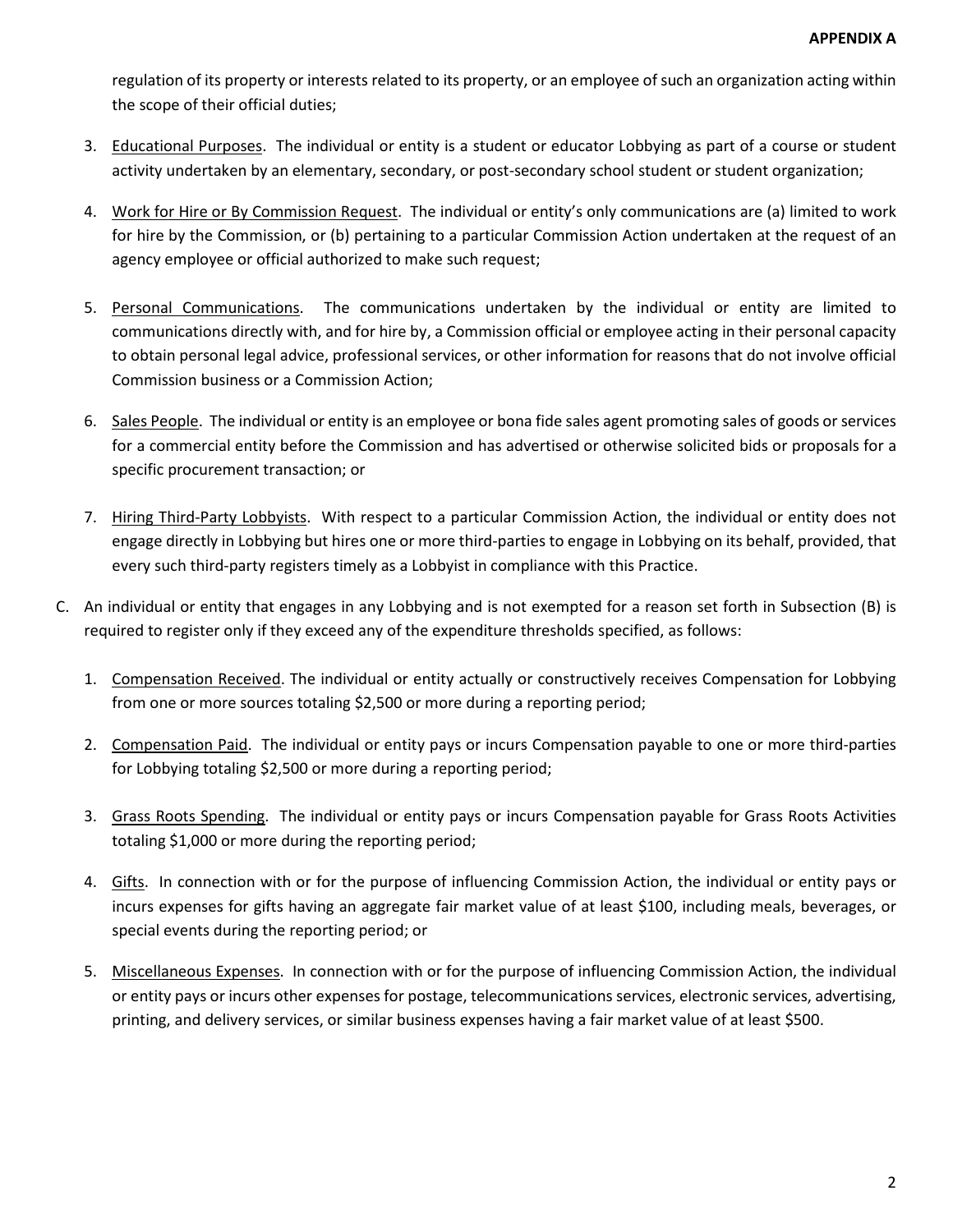# **GENERAL INFORMATION**

Notify the M-NCPPC if there is a change in the status of Lobbying during the registration period. The M-NCPPC publishes information on Lobbying Disclosure requirements that are available at its office and on its website, http://www.m[ncppc.org/lobbying.](http://www.m-ncppc.org/XXX) 

**Exempt Employer:** An employer is exempt from registration under this provision if it reasonably believes that all expenditures requiring registration will be reported by its Lobbyist and if it will engage in no other act that requires registration. Failure of a Lobbyist to report any information makes the employer immediately subject to all the filing provisions of the M-NCPPC Lobbying Disclosure policy.

**Non-Exempt Employer:** An employer who does not meet the criteria for exemption is a non-exempt employer who must register and file activity reports. A person, group, organization or business entity registering as a non-exempt employer should check the item (b) in Part C, "Exemption Status of Employer."

### **PART A. IDENTIFICATION OF REGISTRANT AND EMPLOYER**

**A(1).** Include the **name**, the **permanent address** (where the person can be reached throughout the year), **telephone number**, and **email address**. If an individualregistrant is an employee or partner in a business, the name of that business should also be included with the business's permanent address. You must notify the M-NCPPC if the permanent address changes during the registration period or before all required reports have been submitted.

**A(2).** If anyone will be required to register on behalf of the registrant, list their names and contact information in Part A(2)(b). These individuals will be required to file their own registrations. A non-exempt employermust list any additional Lobbyists employed.

**A(3).** In Part A(3)(a), list information for the employer that will actually compensate or authorize the registrant to act. In Part A(3)(b), list any additional entity that the registrant will be representing, even though compensation may actually be paid by the entity listed in Part A(3)(a). For example, a registrant may be compensated by a member of a trade association (as identified in Part A(3)(a)), but Lobbying on behalf of the association itself (as identified in Part A(3)(b)). **Part A(3)(b) is not used to identify other employers for whom the registrant is required to file separate registrations.**

**A(4)(a).** The maximum allowable period of registration is from January 1 to December 31. The period of **registration may not exceed one year** and **must end by December 31st**. Registrationmust be received by the Commission **within five days** after first performing an act requiring registration.

**A(4)(b).** Identify matters on which the registrant intends to act. **Be as specific as possible**. Statements such as "any and all matters" are not sufficient. Notify the M-NCPPC if the matters to be lobbied change substantially during the registration period.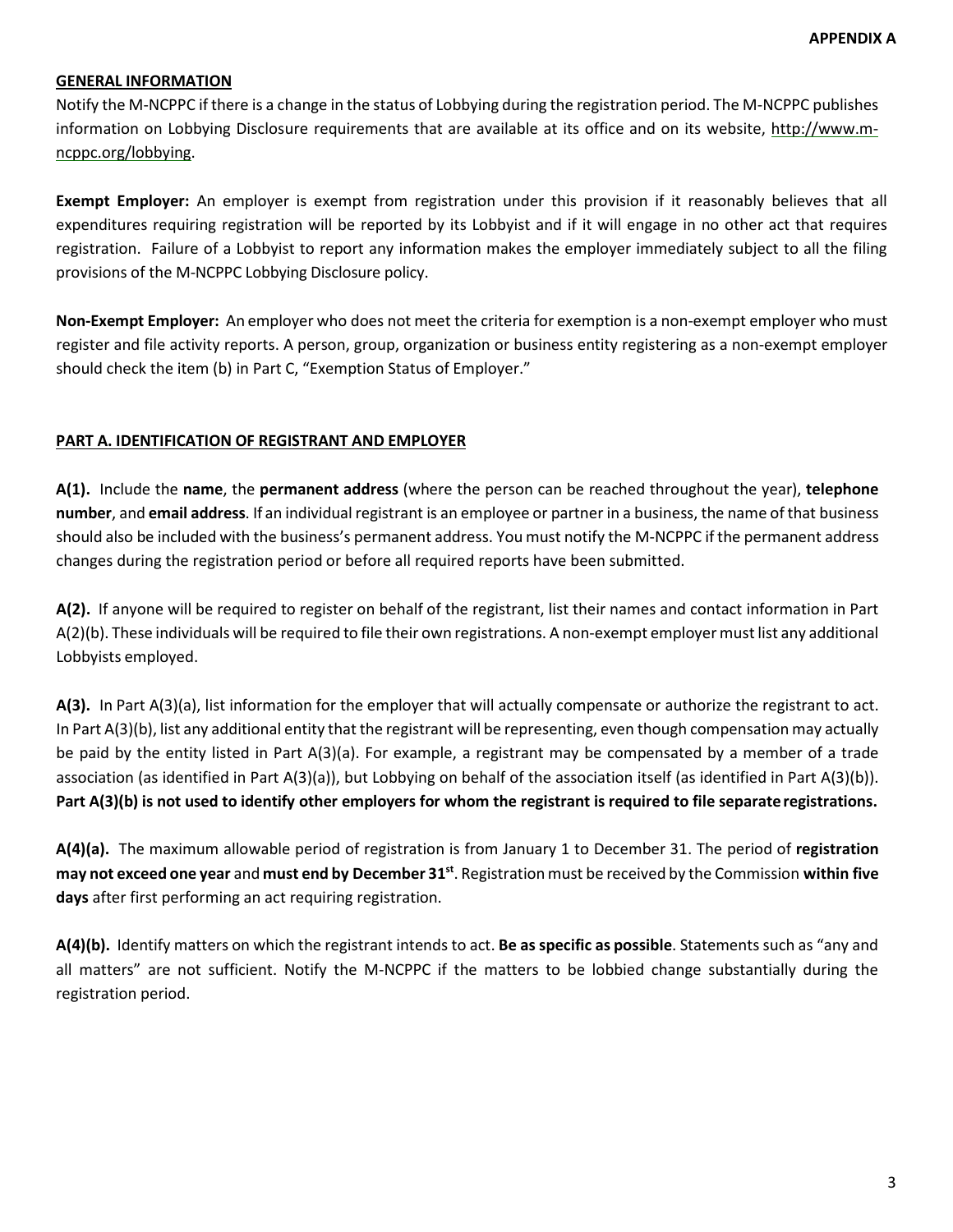# **PART B. REGISTRANT'S CERTIFICATION**

**B(1).** A Registrant must indicate status of compliance with mandatory training requirements of Administrative Practice 5-61 (Lobbying Disclosure).

**B(2).** A registrant must certify that he/she is authorized to act on behalf of the person, group, organization or business entity named in Part A(3)(a) (and Part A(3)(b), if any) of the form. Identify the name, title and contact information of the individual who provided that authorization on behalf of the employer.

### **PART C. EXEMPTION STATUS OF EMPLOYER**

**Prior to completing this section, please review the section of these instructions under GENERAL INFORMATION entitled "Exempt Employer".** Complete thissection by **checking either (a) or (b)**. The purpose ofthissection isto ensure that all expenses in support of the Lobbying activity are reported without duplication; therefore, the registrant should coordinate the correct selection for this section with the employer and all other Lobbyists for that employer.

# **REGISTRANT'S SIGNATURE**

The registrant must sign their full name under oath or affirmation attesting that the contents of the registration are complete, true and correct and that the registrant is authorized to engage in Lobbying for the employer listed in Part A(3).

### **WHERE TO SUMBIT THE LOBBYING REGISTRATION FORM**

Please email all completed and signed Lobbying registration forms to: [lobbying@mncppc.org.](mailto:lobbying@mncppc.org)

For questions, contact the Office of the Executive Director at: 301-454-1740 or Maryland-National Capital Park and Planning Commission, 6611 Kenilworth Avenue, Riverdale, MD 20737.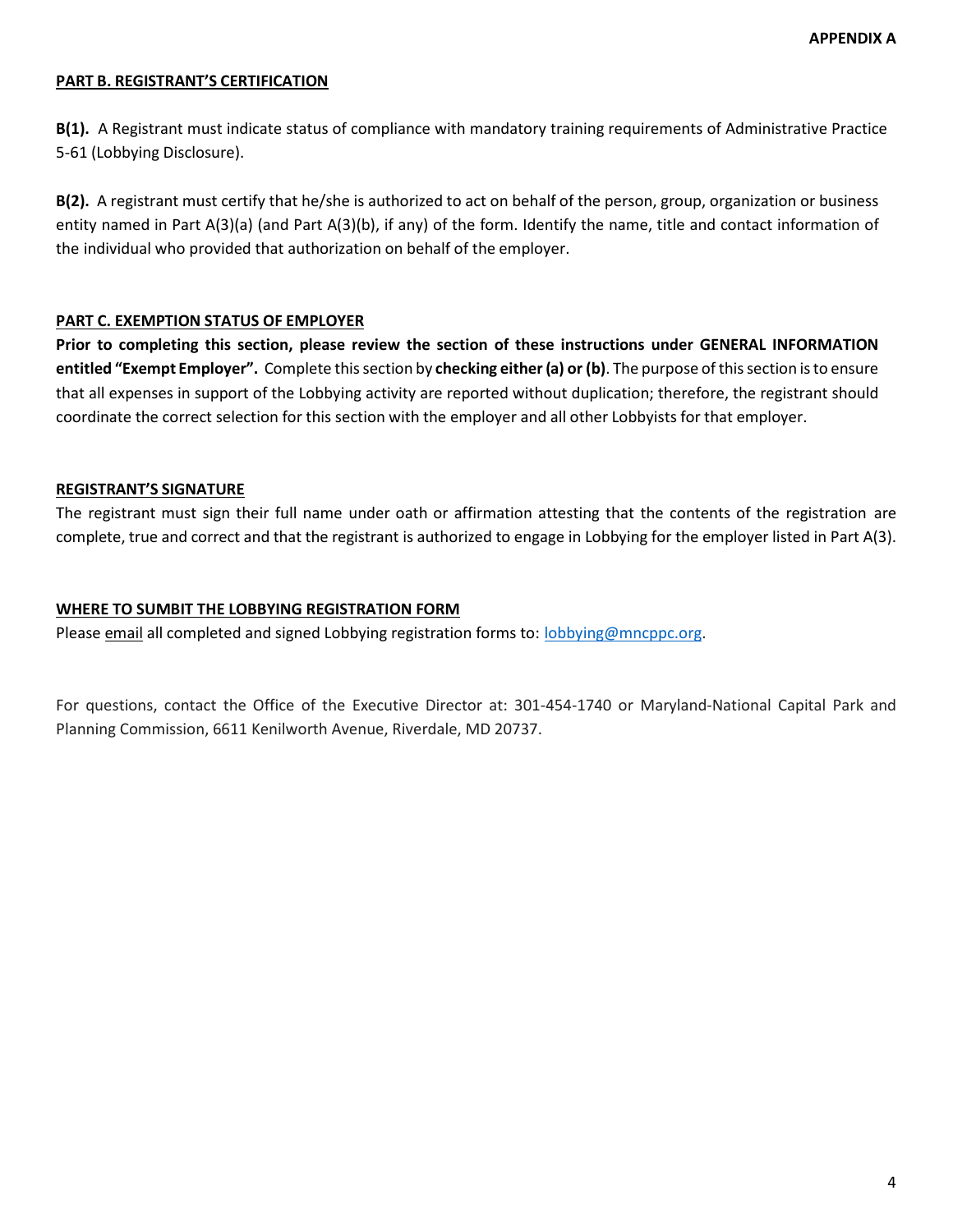

# **LOBBYING REGISTRATION FORM**

### **GENERAL INFORMATION**

Lobbyists shall file a separate registration for each employer.

### **PART A. IDENTIFICATION OF REGISTRANT AND EMPLOYER**

- 1. Identifying Information
	- a) Lobbyist's Name: \_\_\_\_\_\_\_\_\_\_\_\_\_\_\_\_\_\_\_\_\_\_\_\_\_\_\_\_\_\_\_\_\_\_\_\_\_\_\_\_\_\_\_\_\_\_\_\_\_\_\_\_\_\_\_\_\_\_\_\_\_\_\_\_\_\_\_\_\_\_\_\_\_\_\_
	- b) Permanent Address (include business name, if applicable): \_\_\_\_\_\_\_\_\_\_\_\_\_\_\_\_\_\_\_\_\_\_\_\_\_\_\_\_\_\_\_\_\_\_\_\_\_\_\_\_\_

c) Business Telephone: (\_\_\_\_\_) \_\_\_\_\_\_\_\_\_\_\_\_\_\_\_\_\_\_\_\_\_\_\_\_

- d) Mobile Phone: (optional) (\_\_\_\_\_) \_\_\_\_\_\_\_\_\_\_\_\_\_\_\_\_\_\_\_\_\_\_\_
- e) E-mail Address:(required) \_\_\_\_\_\_\_\_\_\_\_\_\_\_\_\_\_\_\_\_\_\_\_\_\_\_\_

## 2. Identification of Others Required to Register

a) Will any person be required to register as a Lobbyist on behalf of the person or organization identifiedin Part  $A(1)(a)$ ? Yes  $N$ o

\_\_\_\_\_\_\_\_\_\_\_\_\_\_\_\_\_\_\_\_\_\_\_\_\_\_\_\_\_\_\_\_\_\_\_\_\_\_\_\_\_\_\_\_\_\_\_\_\_\_\_\_\_\_\_\_\_\_\_\_\_\_\_\_\_\_\_\_\_\_\_\_\_\_\_\_\_\_\_\_\_\_\_\_\_\_\_\_\_ \_\_\_\_\_\_\_\_\_\_\_\_\_\_\_\_\_\_\_\_\_\_\_\_\_\_\_\_\_\_\_\_\_\_\_\_\_\_\_\_\_\_\_\_\_\_\_\_\_\_\_\_\_\_\_\_\_\_\_\_\_\_\_\_\_\_\_\_\_\_\_\_\_\_\_\_\_\_\_\_\_\_\_\_\_\_\_\_\_

b) If the answer to (a) is "Yes," identify each such person below and provide his/her contact information:

### 3. Identification of Employer

a) Identify the person or organization that compensates the registrant for activities requiring this registration: Name: \_\_\_\_\_\_\_\_\_\_\_\_\_\_\_\_\_\_\_\_\_\_\_\_\_\_\_\_\_\_\_\_\_\_\_\_\_\_\_\_\_\_\_\_\_\_\_\_\_\_\_\_\_\_\_\_\_\_\_\_\_\_\_\_\_\_\_\_\_\_\_\_\_\_\_\_\_\_\_\_\_\_

| Permanent Address:  |  |
|---------------------|--|
|                     |  |
|                     |  |
|                     |  |
| Nature of Business: |  |